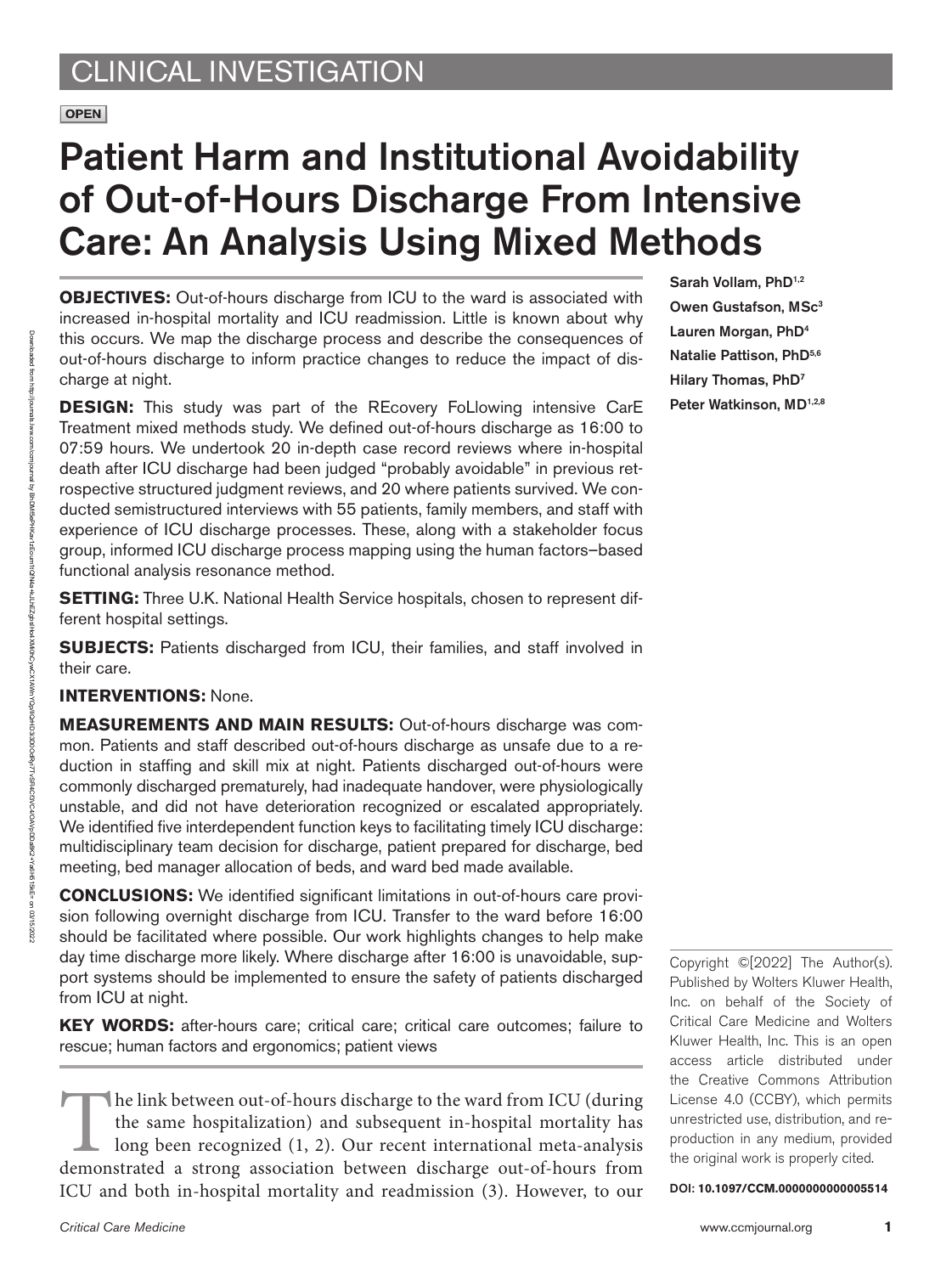knowledge, no evidence exists to explain why those discharged at night are at higher risk of poor inhospital outcomes. It has been suggested that more patients may be discharged to the ward overnight with limitations in their treatment (4). However, we demonstrated a similar association with readmission to ICU, suggesting patients discharged at night remain for active treatment (3), meaning care directed to treatment and cure of a condition. This association has also been suggested to be due to premature discharge because of high occupancy, with patients being moved before they are ready to accommodate admissions (1, 5). This link may also indicate that ward care is suboptimal at night (3). It is currently unclear to what extent premature discharge, high bed occupancy, or reduced care provision at night contributes to the association between out-of-hours discharge from ICU and poor outcomes. To inform changes to address this increased risk, further knowledge is required about the process of care following out-of-hours ICU discharge (6, 7).

The work reported here formed part of the REcovery FoLlowing intensive CarE Treatment (REFLECT) project, a U.K.-based mixed methods study examining the care of patients discharged from ICU to hospital wards (8). The overall aim of this program is to develop a multicomponent intervention to reduce post-ICU in-hospital mortality. In previously published work, we found out-of-hours discharge (defined as after 16:00) to occur in nearly 70% of patients whose care we reviewed (9), and this was identified as a common problem in care delivery. As out-of-hours discharge was a strong independent theme throughout the data collected, this article reports findings from the primary REFLECT data and functional analysis resonance method (FRAM) focus group related to out-of-hours discharge.

# **MATERIALS AND METHODS**

#### **Definitions**

There is no consensus on the definition of out-of-hours discharge from ICU. In international literature, start times range from 16:00 to 22:00 and end times from 05:59 to 09:00 (1, 10, 11). In the United Kingdom, the common definition of 22:00 is not based on organizational changes in care provision and may be considered arbitrary (12). In our previous systematic review, discharge after 16:00 was both commonly used to define out-of-hours and associated with increased mortality and ICU readmission (3). This definition is consistent with the change from home team to on-call medical cover around 17:00, which is the usual practice in the United Kingdom (13). Patients must arrive before this time if they are to be seen by their medical team. We therefore defined out-of-hours discharges as those occurring between 16:00 and 07:59.

Premature discharge was defined as occurring for those patients experiencing ongoing clinical problems at ICU discharge which did not respond to ward-based therapy within the first 48 hours of transfer, in line with published definitions (14).

Probably avoidable death was defined as those having a greater than 50% chance of preventability if changes had been made to the care delivered (15).

#### Primary Data Collection

The REFLECT study was granted ethical approval by Wales REC 4 (reference 17/WA/0139) and registered (ISRCTN14658054). Data were collected at three NHS trusts.

*Retrospective Case Record Review*. A retrospective case record review (RCRR) of 300 patients discharged from ICU who did not survive to hospital discharge using the structured judgment review method (15) has previously been reported (9).

*In-Depth Reviews*. In the RCRR, we judged 20 post-ICU deaths as "probably avoidable" (9). We undertook in-depth analysis of these 20 deaths, using an established framework (16), to find common contributory problems in care and their underlying human factors (HFs). We also analysed an equal number of survivor cases, to offer contrast with nonsurvivors (**Supplemental file 1**, **Fig. 1**, [http://links.lww.com/](http://links.lww.com/CCM/H83) [CCM/H83](http://links.lww.com/CCM/H83)). A summary of the methodology can be found in the protocol (8) and **Supplemental file 2** (<http://links.lww.com/CCM/H83>).

*Qualitative Interviews*. We conducted thematic analysis (17) of semistructured interviews with 25 patients and family members and 30 staff members involved in the ICU discharge process about their experiences (Supplemental file 1, Fig. 1, [http://links.](http://links.lww.com/CCM/H83) [lww.com/CCM/H83\)](http://links.lww.com/CCM/H83). Further details of the approach taken are published elsewhere (8) and summarized in Supplemental file 2 [\(http://links.lww.com/CCM/H83\)](http://links.lww.com/CCM/H83).

Findings from these in-depth analyses and interviews relating to out-of-hours discharge are presented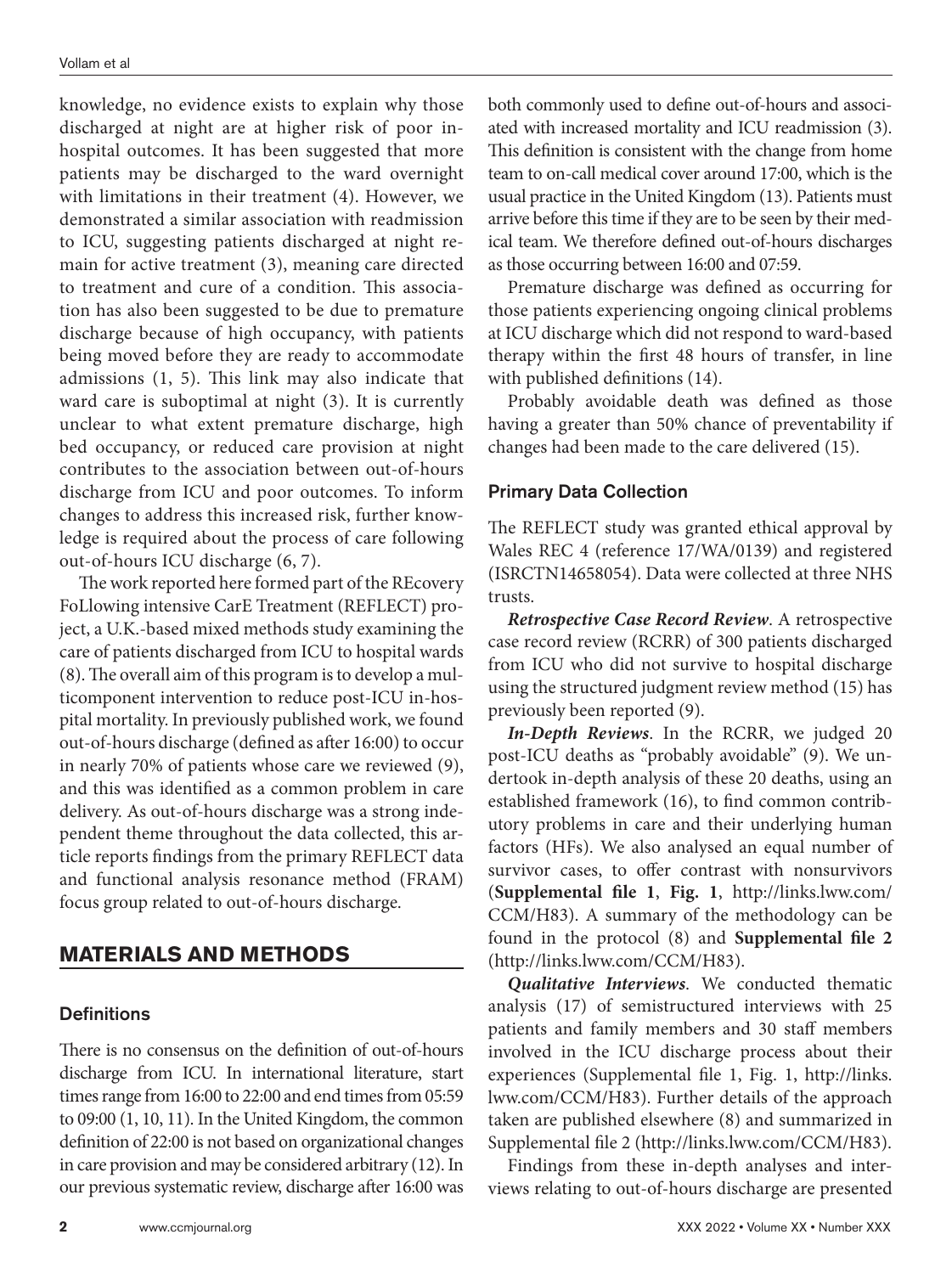here, including a vignette drawn from the RCRR, to offer context.

#### Functional Resonance Analysis Method

The FRAM method is widely used in safety reviews in industry and increasingly in healthcare (18–20). The FRAM maps what needs to occur to ensure the intended outcome is achieved (i.e., discharge before 16:00) (20). It focuses on the functions within a process (see **Table 1** for definitions). For each of these functions, the key conditions for each function to be successful are identified, defined as "input," "output," "precondition," "resource," "control," and "time" (20). Functions link to form a process, often with the "output" of one function becoming the "input" of the next. The FRAM results in clear understanding of the steps required in a process and the conditions that have to be in place to complete these steps successfully (19, 21). We conducted a FRAM for each of the common problems in care identified, including ward-based mobilization (22).

This FRAM, focusing on ICU to ward discharge, was informed by the primary data from the REFLECT study and input from stakeholders. An HF scientist with experience facilitating FRAMs (L.M.) led the meeting. Key staff members (external to the study team) from the three REFLECT study sites, including an ICU consultant, an ICU follow-up practitioner with a nursing background, and a senior ICU nurse, took part. Two research team members with in-depth knowledge of the primary data and ICU- and ward-based nursing and physiotherapy clinical experience also attended. At the start of the session, an information package was presented to the group, including relevant prior research and data from the REFLECT study.

The HF scientist commenced the FRAM by reiterating the focus on the "ideal world" situation—that is, discharging a patient from ICU "in-hours" (before 16:00). Group members suggested a function in the ICU discharge process. A facilitated discussion of this function took place to identify each condition (inputs, preconditions, etc.). From this, further functions and their conditions were identified, and links between the functions developed.

The HF scientist documented the developing framework on whiteboards using sticky notes color-coded to match the framework. This was refined through discussion, with changes made to functions, lines redrawn, and further functions added. The process ended when the group was happy that all functions and associated conditions directly related to the process had been captured. The final FRAM model was transcribed from the white boards into FRAM visualizer software [\(https://](https://functionalresonance.com/FMV/index.html) [functionalresonance.com/FMV/index.html](https://functionalresonance.com/FMV/index.html)).

# **RESULTS**

### Primary Data Collection

*Higher Acuity of Illness in Out-of-Hours Discharges*. Of the 40 cases reviewed in-depth, 28 were discharged out-of-hours. Five of the six discharges assessed as "premature" occurred overnight and were followed by either death or readmission to ICU within 24 hours (**Table 2**). Premature discharge was judged to have contributed to four "probably avoidable" deaths. The vignette (**Table 3**) presents a typical case of premature

| Definitions of Aspects of the Functional Resonance Analysis Method Process |  |  |  |
|----------------------------------------------------------------------------|--|--|--|
| <b>Functional Analysis</b>                                                 |  |  |  |

| <b>Exercise For Allany State</b><br><b>Resonance Method Aspect</b> | <b>Definition</b>                                  | <b>Example</b>                                                     |
|--------------------------------------------------------------------|----------------------------------------------------|--------------------------------------------------------------------|
| <b>Function</b>                                                    | Activity in a process                              | Decision to discharge from ICU                                     |
| Input                                                              | Starts the function                                | Patient ready for ICU discharge                                    |
| Precondition                                                       | Must be satisfied before the function<br>can start | Patient does not need vasoactive drugs<br>only administered in ICU |
| Resource                                                           | Needed to carry out function                       | Nurse time to complete documentation                               |
| Control                                                            | Monitors or controls the function                  | National guideline on night-time discharge                         |
| Time                                                               | Any time constraint that affects the function      | Timing of bed meeting                                              |
| Output                                                             | The outcome of the function                        | Bed allocated to patient ready for discharge                       |

Recreated from Clay-Williams et al (20).

**TABLE 1.**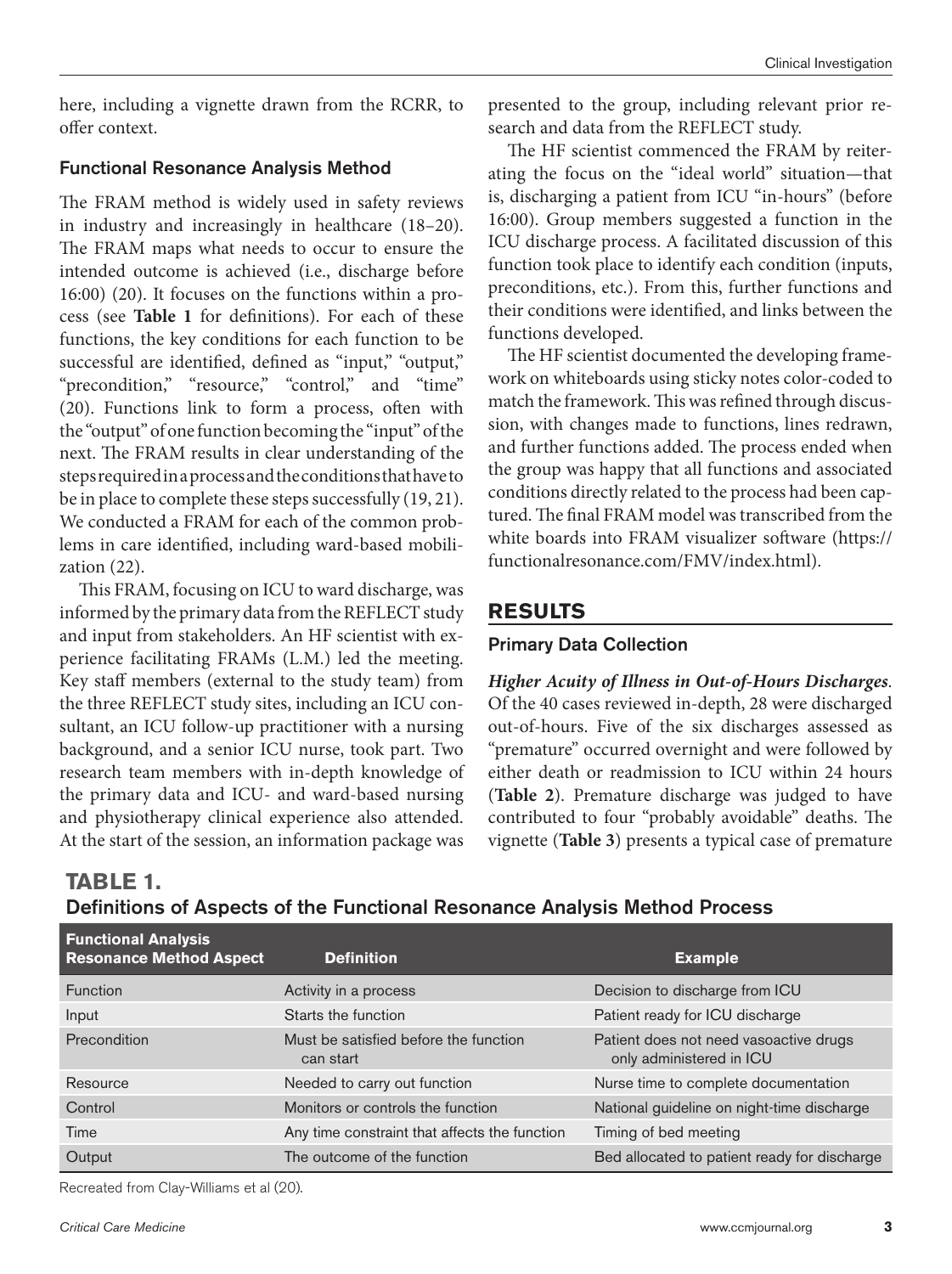### **TABLE 2.**

## Frequency of Problems in Care Delivery Identified in In-Depth Reviews, Stratified by Discharge Timing

| <b>Problem in Care,</b><br>$n$ (%)                      | <b>Out-of-Hours</b><br><b>Discharge</b><br>$(N = 28)$ | <b>In-Hours</b><br><b>Discharges</b><br>$(N = 12)$ |
|---------------------------------------------------------|-------------------------------------------------------|----------------------------------------------------|
| Premature ICU discharge                                 | 6(21)                                                 | 1(8)                                               |
| Initial ward-based Early<br>Warning Score high          | 12(43)                                                | 2(17)                                              |
| Escalated as per protocol                               | 2/12(17)                                              | 2/2(100)                                           |
| Poor handover<br>documentation                          | 16(57)                                                | 8(67)                                              |
| Medical review within 6 hr                              | 7(25)                                                 | 9(75)                                              |
| Review conducted by<br>Foundation Year 1/2 <sup>a</sup> | 4/7(57)                                               | 3/9(33)                                            |

a Foundation year (i.e., recently qualified) doctor.

discharge. Premature discharges were also described in interviews as occurring more frequently at night, due to high bed occupancy and to more often result in readmission to ICU (**Table 4**, quotes 1 and 2).

For 12 of 28 patients discharged overnight, their initial ward Early Warning Score (EWS) was high (exceeding the threshold for protocolized escalation), suggesting failure to optimize prior to discharge (Table 2). EWSs are a weighted scoring system based on vital signs including heart rate, oxygen saturations, and blood pressure (23) (**Supplemental file 3**, **Table 1**, [http://links.lww.com/CCM/H83,](http://links.lww.com/CCM/H83) presents an example EWS). Only two of these high EWS were escalated, with between 3 and 9 hours to the next documented EWS (see vignette). In comparison, only two of 12 inhours discharges had a high EWS on arrival, and both were escalated according to local protocol.

*Reduced Patient Safety at Night*. Interviewed staff suggested decreased out-of-hours staffing and skill mix made night-time discharges more challenging and possibly less safe than during the day. In addition, the lack of specialist staff at night indicated a reduction in the safety net of support available compared with the day (Table 4, quotes 3 and 4). Patients described night-time discharge as frightening and unsettling, at a time when they were already vulnerable. Fewer staff on shift may have contributed to the perception of chaos described by one patient (quote 5). Out-of-hours was mostly discussed in reference to night, but there were also differences identified at weekends, particularly in the availability of clinical specialist and physiotherapy support (quote 6).

*Continuity of Information and Care*. A total of 16 of 28 out-of-hours discharges had problems with handover documentation, similar to eight of 12 in-hours discharges (Table 2). The most frequent documentation problem for discharges out-of-hours was absence of a medical plan directing management of ongoing problems. In particular, ongoing problems associated with high EWS on arrival or premature discharge were rarely identified in the medical handover (see vignette, Table 3). In staff interviews, medical reviews were deemed important to continuity of care (Table 4, quotes 3, 6, and 7). However, in-depth reviews showed a medical review of any level within 6 hours of transfer was less likely to occur for discharges out-of-hours (7/28) compared with in-hours (9/12). Where review did occur, this was commonly by the most junior members of the medical team (4/7 reviews at night were by foundation year doctors). This led to more problems with the management of high EWS and premature discharges overnight (Table 4, quotes 1, 2, and 4).

*Unavoidability of Out-of-Hours Discharges*. Staff and patients perceived out-of-hours ICU discharge as unavoidable due to high bed occupancy and delayed patient flow through the hospital (quotes 8 and 9), with staff voicing concern about the subsequent impact on patient safety and experience (quotes 1 to 8).

# **TABLE 3.**  Vignette of Typical Case of Premature Discharge From ICU

#### Vignette:

Patient discharged overnight with unresolved hypotension, which was not referred to in their handover documentation. High EWS on first observations on the ward, which was escalated. EWS was rechecked twice overnight and remained high, with no escalation. During review on the ward round in morning, there was minimal acknowledgment of their ongoing low blood pressure, tachycardia, pyrexia, and worsening hypoxia. There was no further medical documentation and infrequent observations with worsening hypotension throughout the day until critical care outreach team attend for a routine review in the afternoon, facilitating rapid ICU review and readmission, but the patient died on ICU within 24hr.

EWS = Early Warning Score.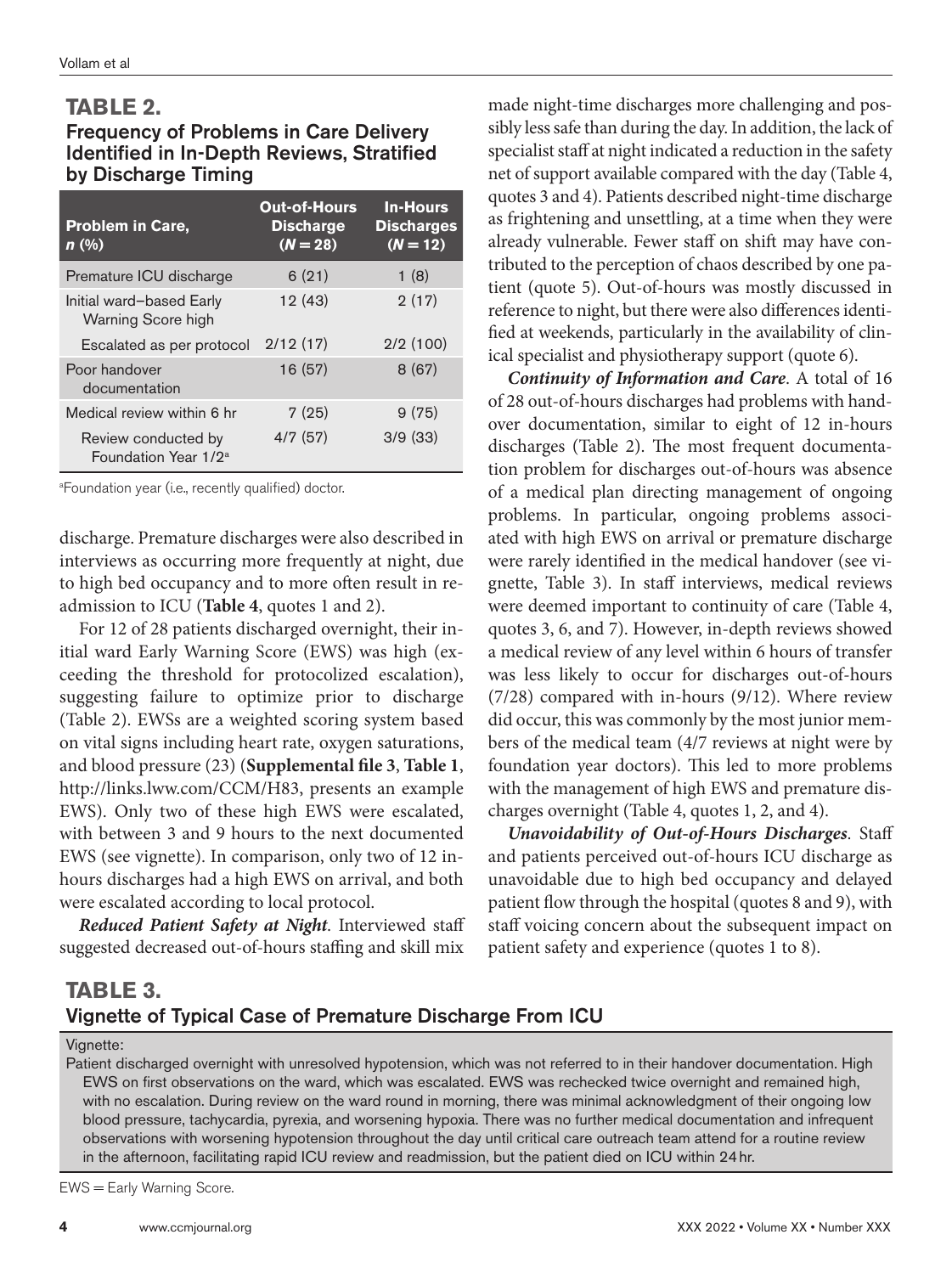# **TABLE 4.**

# Illustrative Quotes From Interviews With Patients, Family Members, and Staff, Grouped by Key Issues Identified

| Issue 1: Higher acuity of illness in out-of-hours discharges |                                                                                                                                                                                                                                                                                                                                                                                                                                                                                                                                                  |  |  |  |
|--------------------------------------------------------------|--------------------------------------------------------------------------------------------------------------------------------------------------------------------------------------------------------------------------------------------------------------------------------------------------------------------------------------------------------------------------------------------------------------------------------------------------------------------------------------------------------------------------------------------------|--|--|--|
| Quote 1                                                      | "The sick patients that I've seen come from ICU that we've had to readmit to ITU have both<br>been from out-of-hours discharges  none of the ones that we've had in-hours I don't<br>think have been readmitted whereas the out-of-hours ones tend to have a higher<br>readmission." Foundation year doctor, staff interview 13, site C                                                                                                                                                                                                          |  |  |  |
| Quote 2                                                      | "A patient had come down from ITU, no-one really knew about this patient and he was<br>low BP, he almost had a septic picture and was in renal failure massively and he<br>shouldn't have been on the ward  He came down from ICU out-of-hours which I<br>think was because of pressures in ICU and so I can understand that but, yes, it was<br>a bit of a worrying start to the morning." Foundation year doctor, staff interview 13,<br>site C                                                                                                |  |  |  |
| Issue 2: Reduced patient safety at night                     |                                                                                                                                                                                                                                                                                                                                                                                                                                                                                                                                                  |  |  |  |
| Quote 3                                                      | " if they arrive in the afternoon after the ward round is done then them arriving is going<br>to get lost with all of the other ward jobs. If they arrive at night they're just not going to<br>get seen I don't think. I don't think they'll get seen [by senior medical staff] until the<br>morning." Specialist registrar, staff interview 06, site B                                                                                                                                                                                         |  |  |  |
| Quote 4                                                      | " or say they'd been seen by junior doctors they won't worry about things because they<br>haven't had that much experience to know what they need to worry about and so I just<br>think it's a stretched workforce and particularly out-of-hours more junior members of the<br>team seeing patients." Specialist registrar, staff interview 5, site B                                                                                                                                                                                            |  |  |  |
| Quote 5                                                      | " but it was all quite unsettling that night  it was still a bit chaotic especially getting<br>down there at 9 o'clock at night or whatever time it was and it was dark and there<br>was darkness through the corridors of the hospital and a bit chaotic." Patient interview<br>7, site B                                                                                                                                                                                                                                                       |  |  |  |
| Quote 6                                                      | "Bar clinicians, there's just not enough doctors or advanced clinical practitioners available<br>at night and at weekends and I think it's a well-known problem unfortunately and often it's<br>a junior F1 or F2 doing ward cover who have got huge numbers of jobs to do and it's not<br>the team that's looking after them, they don't know the patient, they're covering a lot more<br>patients" Foundation year doctor, staff interview 13, site C                                                                                          |  |  |  |
| <b>Issue 3: Continuity of information and care</b>           |                                                                                                                                                                                                                                                                                                                                                                                                                                                                                                                                                  |  |  |  |
| Quote 7                                                      | " quite often the patient doesn't come down before 5/5.30 [pm] and that's when our<br>[specialist medical] team generally leaves the ward or around that time. I think it's really<br>important that the [medical] team are on the ward when a patient does arrive to be<br>properly assessed and everything. I think that gives us a lot more confidence going into<br>that period where it's the evening and the night shift, it's really important to have a clear<br>plan of what the patient needs." Ward nurse, staff interview 07, site B |  |  |  |
| <b>Issue 4: Unavoidability of out-of-hours discharges</b>    |                                                                                                                                                                                                                                                                                                                                                                                                                                                                                                                                                  |  |  |  |
| Quote 8                                                      | " but you don't always get the bed until about 3 o'clock [pm]  and then you're suddenly<br>trying to rush everything and you're running them out of the door  and you just by the<br>way here you are and this is your new ward" CCOT/follow-up nurse, staff interview 2,<br>site A                                                                                                                                                                                                                                                              |  |  |  |
| Quote 9                                                      | "Patient:  in the end it might have even been about half past 11 in the evening by the time<br>I went.                                                                                                                                                                                                                                                                                                                                                                                                                                           |  |  |  |
|                                                              | Interviewer: And you think that you went that late at night because they were waiting for the<br>bed to be available?                                                                                                                                                                                                                                                                                                                                                                                                                            |  |  |  |
|                                                              | Patient: umm that's my understanding yes obviously then every second is a chance<br>someone else comes in that also needs that bed. You know and understand the game of<br>phone calls that must go on between all the wards to try and work out where to shuffle<br>people" Patient interview 6, site C                                                                                                                                                                                                                                         |  |  |  |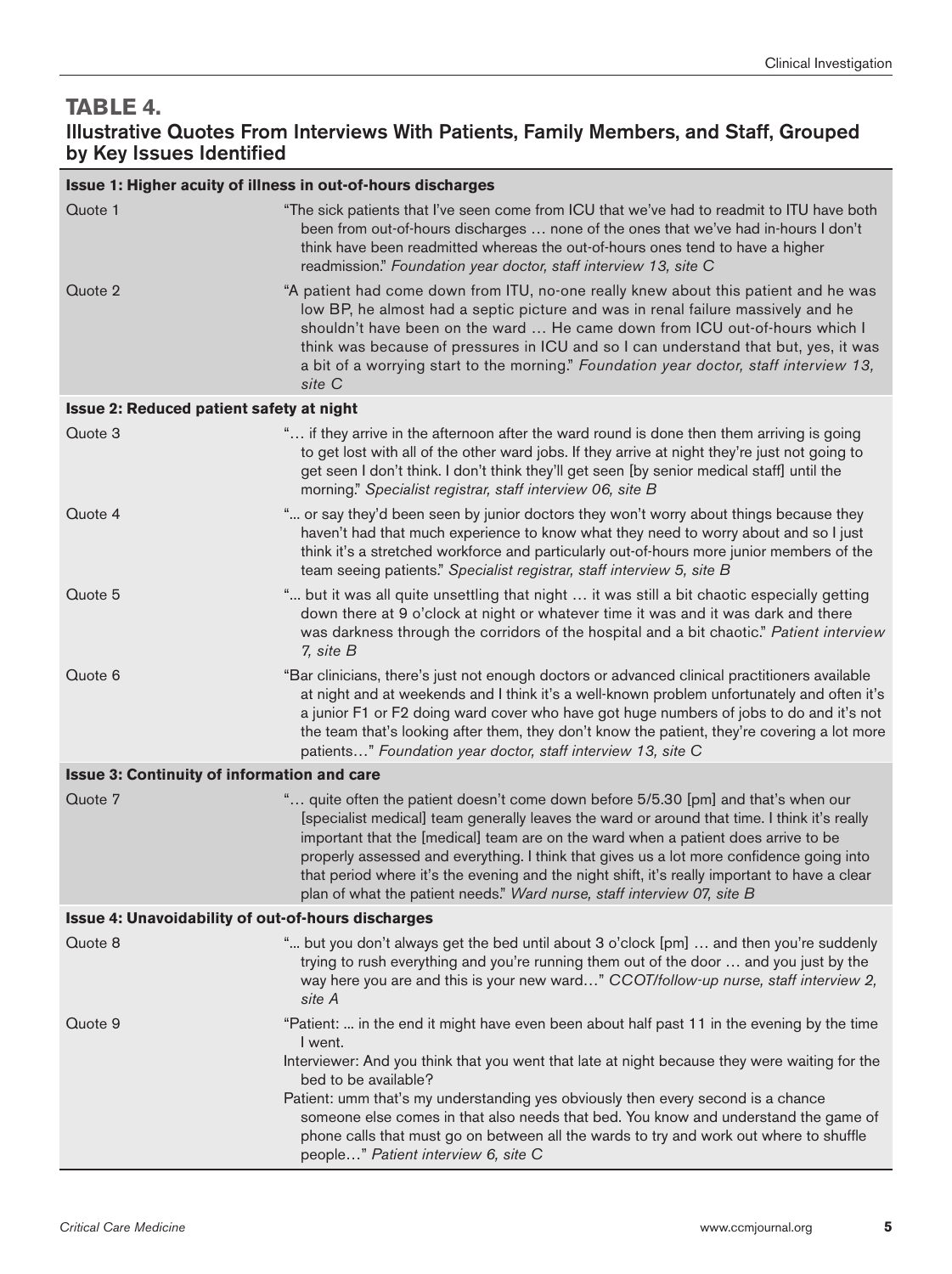Overall, care provision at night was perceived as challenging due to reduced staffing and skill mix, and high workload. Staff described this as impacting their ability to manage patients who were identified as potentially being discharged before they were ready, due to high bed occupancy. These challenges augmented the perception of vulnerability experienced by patients being transferred from ICU to the ward.

## **FRAM**

Five functions were identified as essential to facilitating discharge from ICU before 16:00. **Figure 1** presents a simplified outline of these functions, with a more detailed representation including all elements in **Supplemental file 4**, **Table 1** [\(http://links.lww.com/CCM/H83\)](http://links.lww.com/CCM/H83).

#### Function 1: Multidisciplinary Team Decision for **Discharge**

Confirming a patient was ready for ICU discharge was identified as a multidisciplinary team (MDT) decision. Patient-based preconditions included not requiring organ support or drugs only administered in ICU and assessed by physiotherapist as ready for discharge. This decision was usually made during morning ward rounds, which may not occur until late morning depending on the unit workload.

The timing of this decision was perceived to have consequences for ward bed identification. Where the discharge decision was made the evening before, this facilitated earlier communication with the bed manager.

#### Function 2: Patient Prepared for Discharge

Function 2 was also identified as an MDT process. The key precondition identified was handover documentation prepared by nurses, doctors, and physiotherapists. Drug charts, fluid balance, and vital signs charts must also be transposed into ward-friendly formats and drugs reviewed by the ICU pharmacist. This preparation requires knowledge of the ward environment and what is deliverable on the ward.



**Figure 1.** Key functions in the process of discharging a patient from ICU to the ward. MDT = multidisciplinary team.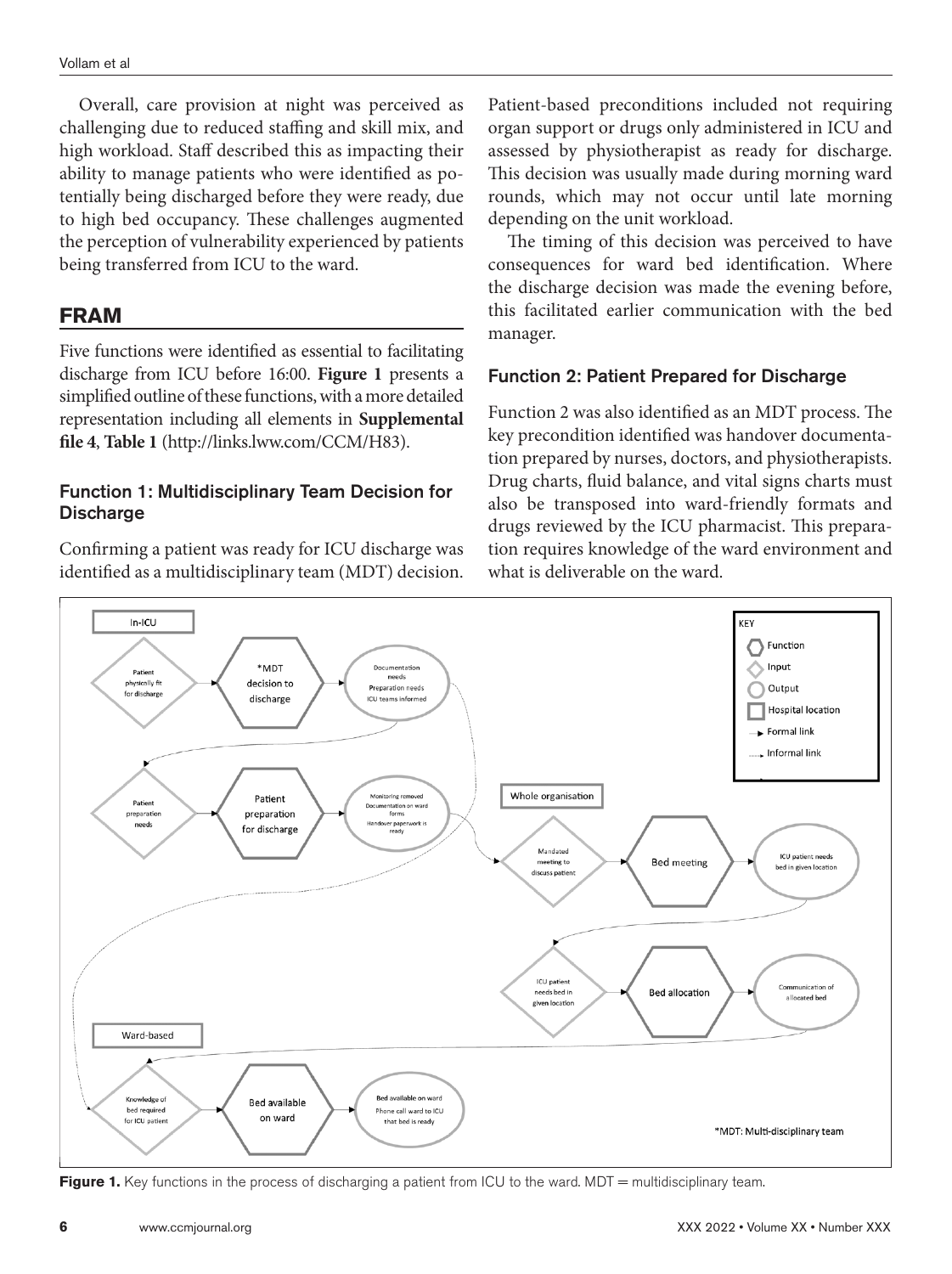Key resources include nursing time to complete and collate documentation, remove invasive catheters and monitoring, and liaise with the ward.

#### Function 3: Bed Meeting

A hospital-wide mandated morning bed meeting is held at all three organizations, to discuss discharges and bed availability. This relies on discharge information which is dependent on ICU and ward round decision-making (function 1).

#### Function 4: Bed Manager Allocation of Beds

Based on bed meeting information, staffing levels, and ICU bed needs (i.e., elective surgery and emergency department admissions), a ward bed may be allocated for the ICU patient ready for discharge.

#### Function 5: Bed Made Available on the Ward

Once a bed has been allocated, ICU and ward staff negotiate a discharge time and ICU inform the ward of any special requirements such as a side room (for infection control) or equipment (e.g., feed pumps, moving and handling equipment).

This function is time dependent on discharge of the patient occupying the ward bed, in turn reliant on the ward round, discharge medication preparation, and availability and appropriateness of the discharge lounge (central hospital area for patients waiting for hospital discharge).

#### Final Output: Patient Discharged From ICU Before 16:00

The final outcome relies on the timely output of all the key functions, which rely on all preconditions, resources, and inputs being in place. Although the functions are not entirely linear, delay of any activity or precondition will impact the time of discharge.

# **DISCUSSION**

Using data from three NHS hospitals, we outlined the consequences of discharge from ICU to the ward after 16:00. Out-of-hours discharge was common at all hospitals and linked to poorer handover and a delay to first medical review. Patients discharged at night were more likely to have a high EWS on ward arrival, indicating higher acuity, which was rarely escalated overnight. Almost all premature discharges occurred out-of-hours, and consequences for these patients were profound. Both staff and patients voiced concerns about discharge at night, identified as a time of high workload and low skill mix. The combination of higher acuity of illness, a reduction in staffing and skill mix, and poorer handover of information compounds the challenges of receiving patients from ICU overnight. To examine how ICU discharge during the day may be facilitated, the process for discharging a patient from ICU to the ward was mapped in consultation with stakeholders. Examining this process identified five key functions essential to facilitating discharge from ICU before 16:00.

#### Strengths and Limitations

This study had several strengths. Data were collected from three NHS trusts, as part of a larger project, which was registered and the protocol was published (8). The three sites were selected to offer contrasting characteristics such as hospital and ICU capacity and post-ICU care provision.

As the focus of the REFLECT study incorporated the whole post-ICU ward stay, data on out-of-hours discharge were somewhat limited. Future work including contextual data on bed occupancy, patient flow, organizational stress, staffing levels, and delays to hospital discharge may offer further insight into reasons for out-of-hours discharge (24). In this work, we focused on the effects of discharge out-of-hours, rather than including weekends, as previous database work suggests that these two periods differ in their effects (25). We will consider the effects of weekend discharge in future work.

Limitations of RCRR include reliance on documentation (risking loss of data and context) and hindsight bias (15, 26). By conducting interviews alongside the RCRR, we took steps to ameliorate this risk. Furthermore, care processes related to out-ofhours discharge, including written handover, time of discharge, and EWS measurement and response, were clearly documented and therefore less likely to be affected by these limitations.

Although this work was conducted solely in the United Kingdom, our meta-analysis found no difference in the association between out-of-hours discharge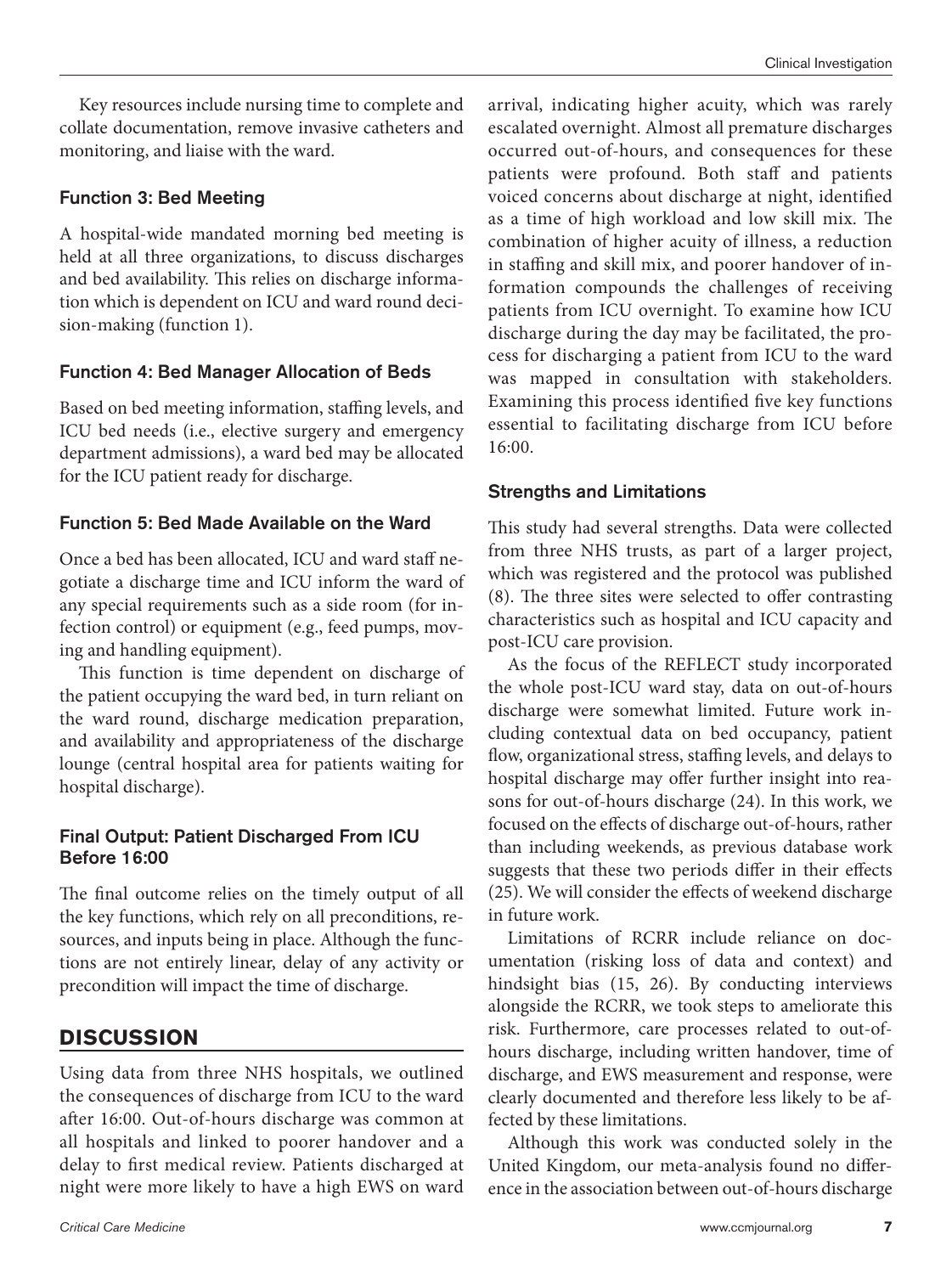and poor outcome between countries, indicating this is an international problem (3). This work is therefore likely to be relevant to countries with similar healthcare systems to the United Kingdom.

The FRAM approach differed from our planned prioritization exercise in the protocol as we identified fewer distinct problems in care than anticipated. This allowed stakeholder involvement to focus on developing our understanding of each problem. The FRAM stakeholder group was relatively small but was informed by primary data from interviews with 55 patients, family members, and staff, 300 structured judgment reviews, and 40 indepth reviews.

#### Comparison With Other Literature

Our work provides context to the association identified by our meta-analysis between out-of-hours discharge and poor outcome (3), including examining the definition of "out-of-hours." In-line with findings from our previous RCRR, both interviewee responses and in-depth reviews demonstrated that ward provision changed significantly at around 17:00. Out-of-hours care provision was limited by reduced staff ratios, increased workload, and poorer skill mix. Our choice of 16:00 as the beginning timepoint of out-of-hours discharge was supported by our primary data which showed patients should arrive on the ward with sufficient time for their home medical team to review and address any initial problems before care provision changed. Defining out-of-hours discharge from ICU between 16:00 (10, 27) and 18:00 (2, 4, 28, 29) is common in international literature.

The high frequency of "problems in care" occurring out-of-hours identified by in-depth reviews suggests significant failure of care provision overnight. Combining this with interview data offered contextual information underlying these problems. Patients discharged out-of-hours rarely received a medical review on arrival. When they did, this was usually by the most junior doctors. This suggests lack of experience may have contributed to poor outcome out-of-hours. A before-and-after study of a "Hospital At Night" multidisciplinary deterioration response initiative (30) found an increase in senior medical review may improve patient outcomes. Infrequent observations despite high EWS at night have previously been reported and attributed to high workload or limitations in

clinical judgment due to inexperience of nursing and medical staff (31–33).

Interviewed staff perceived out-of-hours discharge as inevitable due to the need to create beds for incoming patients. This was supported by the high proportion of discharges occurring after 16:00 and the complexity identified in the FRAM. In-depth reviews identified several overnight premature discharges experiencing significant ongoing medical problems. Both out-ofhours and premature discharge from ICU have been identified as indicators of ICU capacity strain (34), with negative consequences for patients (35–38).

The FRAM illuminated structural issues in processes of care, amenable to changes. We identified five functions where delay would increase the risk of failure to reach the end goal of discharge before 16:00. Timing of the ICU discharge decision (function 1) relies on the timing of the morning ward round, which often occurs after the bed meeting (function 3). Making the discharge decision (function 1) the evening before ICU discharge facilitates timely information flow to the bed meeting (function 3) and therefore earlier ward bed allocation (function 4). It also gives more time to prepare the ICU patient for discharge (function 2). Finally, it allows longer for the ward to prepare a bed for the incoming patient (function 5), including facilitating discharge of ward patients to create capacity and sourcing specialist equipment. The only function where timing is immovable is the bed meeting (function 3), as it is embedded in organizational practice. Process changes need to accommodate these established practices to succeed, and the impact of delays should be acknowledged and planned for.

Although the FRAM identified strategies to support discharge before 16:00, both this work and previous literature have shown it is likely some out-of-hours discharges will be unavoidable due to limited bed capacity (1, 5, 39). In a qualitative study, this was identified as an important ethical dilemma for ICU staff, emphasizing the difficulty in balancing the needs critically ill patients within limited capacity (40). Where out-of-hours discharges have to occur, our work shows clinicians should ensure clear communication of any ongoing clinical problems in discharge documentation, a comprehensive medical review on ward arrival, and appropriate response to high EWS. These actions may be provided by the receiving ward team and/or supported by ICU clinicians where this is not possible.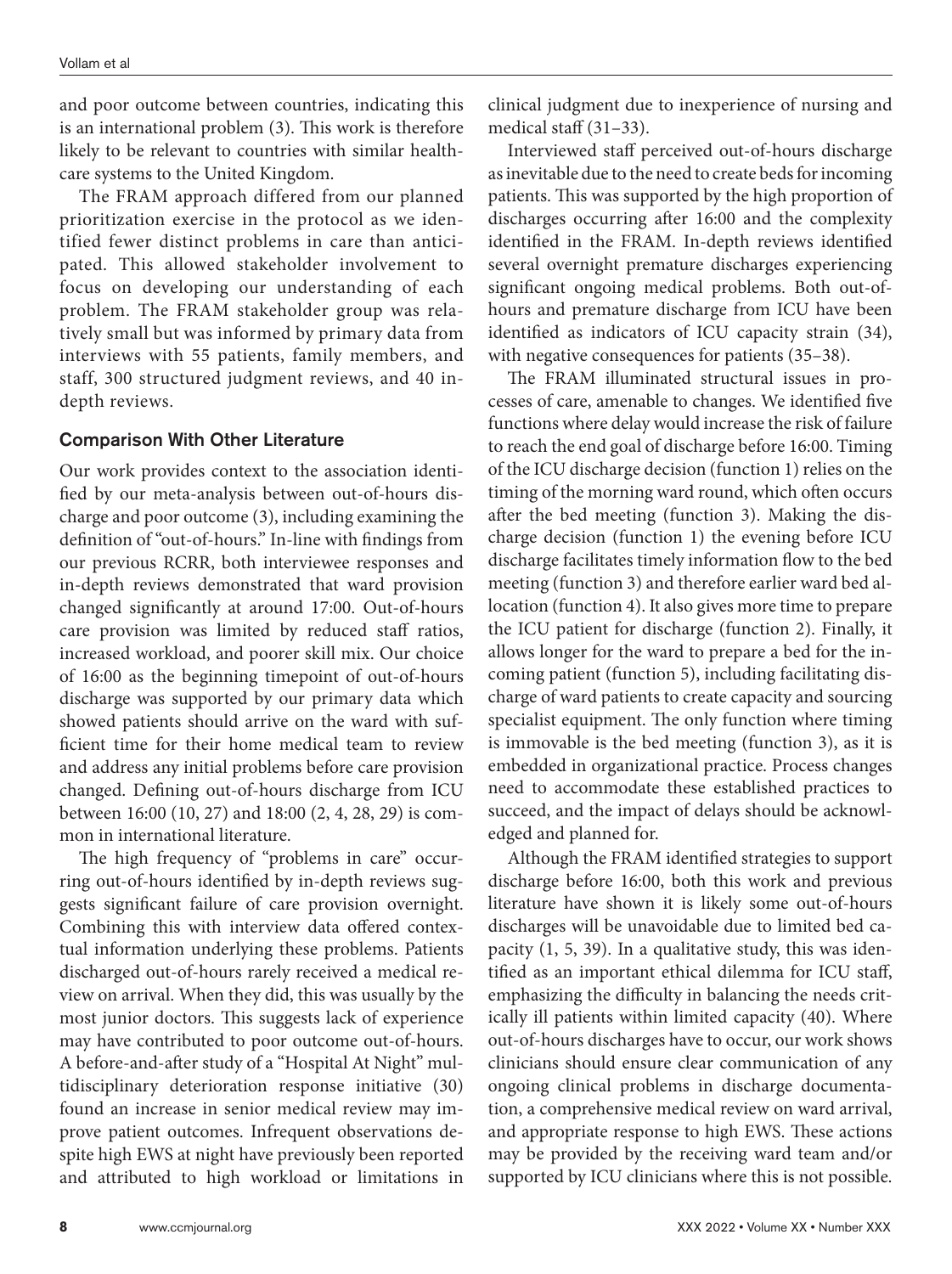# **CONCLUSIONS**

This study identified significant limitations in out-ofhours care provision for patients discharged from ICU overnight. Transfer to the ward before 16:00 should be facilitated where possible. Our work highlights four alterable functions where changes will help make day-time discharge more likely. Where discharge after 16:00 is unavoidable, clear acknowledgment of ongoing clinical problems in discharge documentation, a medical review on ward arrival and careful monitoring of EWS should be implemented to ensure the safety of patients discharged from ICU at night.

# **ACKNOWLEDGMENTS**

We gratefully acknowledge the patients, family members, and staff who participated in the REcovery FoLlowing intensive CarE Treatment study and the sites who supported us in the conduct of this research.

- *1 Nuffield Department of Clinical Neurosciences, University of Oxford, Oxford, United Kingdom.*
- *2 NIHR Oxford Biomedical Research Centre, Oxford, United Kingdom.*
- *3 Oxford Allied Health Professions Research and Innovation Unit, Oxford University Hospitals NHS Foundation Trust, Oxford, United Kingdom.*
- *4 Nuffield Department of Surgical Sciences, University of Oxford, Oxford, United Kingdom.*
- *5 School of Health and Social Work, University of Hertfordshire, Hatfield, United Kingdom.*
- *6 East and North Herts NHS Trust, Stevenage, United Kingdom.*
- *7 Centre for Research in Public Health and Community Care, School of Health and Social Work, University of Hertfordshire, Hatfield, United Kingdom.*
- *8 Adult Intensive Care Unit, Oxford University Hospitals NHS Foundation Trust, Oxford, United Kingdom.*

*Supplemental digital content is available for this article. Direct URL citations appear in the printed text and are provided in the HTML and PDF versions of this article on the journal's website ([http://journals.lww.com/ccmjournal\)](http://journals.lww.com/ccmjournal).*

*This project was funded by the National Institute for Health Research (NIHR) under its Research for Patient Benefit Programme (Grant Reference Number PB-PG-0215-36149). This research was also by the NIHR Oxford Biomedical Research Centre. Dr. Vollam also acknowledges the support of the NIHR Senior Nurse and Midwife Research Leader Programme, the NIHR Oxford Health Biomedical Research Centre, NIHR Oxford cognitive health Clinical Research Facility, and the Oxford Institute for Nursing, Midwifery and Allied Health Research.*

*Dr. Vollam's institution received funding from the National Institutes of Health Research (NIHR) U.K. Research for Patient Benefit grant and the NIHR Oxford Biomedical Research Centre. Drs. Morgan's and Watkinson's institutions received funding from the NIHR. Dr. Pattison received support for article research from the NIHR. Dr. Watkinson's institution received funding from Wellcome and Sensyne Health; he disclosed that he previously worked for Sensyne Health and Chief Medical Officer and holds shares in the company. The remaining authors have disclosed that they do not have any potential conflicts of interest.*

*For information regarding this article, E-mail: [sarah.vollam@ndcn.](mailto:sarah.vollam@ndcn.ox.ac.uk) [ox.ac.uk](mailto:sarah.vollam@ndcn.ox.ac.uk)*

*The views expressed are those of the author(s) and not necessarily those of the National Health Service, the National Institute for Health Research, or the Department of Health.*

*This work was performed at Nuffield Department of Clinical Neurosciences, University of Oxford, Oxford, United Kingdom. Study Registration: ISRCTN14658054.*

## **REFERENCES**

- 1. Goldfrad C, Rowan K: Consequences of discharges from intensive care at night. *Lancet* 2000; 355:1138–1142
- 2. Pilcher DV, Duke GJ, George C, et al: After-hours discharge from intensive care increases the risk of readmission and death. *Anaesth Intensive Care* 2007; 35:477–485
- 3. Vollam S, Dutton S, Lamb S, et al: Out-of-hours discharge from intensive care, in-hospital mortality and intensive care readmission rates: A systematic review and meta-analysis. *Intensive Care Med* 2018; 44:1115–1129
- 4. Santamaria JD, Duke GJ, Pilcher DV, et al; Discharge and Readmission Evaluation (DARE) Study: The timing of discharge from the intensive care unit and subsequent mortality. A prospective, multicenter study. *Am J Respir Crit Care Med* 2015; 191:1033–1039
- 5. Beck DH, McQuillan P, Smith GB: Waiting for the break of dawn? The effects of discharge time, discharge TISS scores and discharge facility on hospital mortality after intensive care. *Intensive Care Med* 2002; 28:1287–1293
- 6. Azevedo LC, de Souza IA, Zygun DA, et al: Association between nighttime discharge from the intensive care unit and hospital mortality: A multi-center retrospective cohort study. *BMC Health Serv Res* 2015; 15:378
- 7. Christiansen CF, Flaatten H: Out-of-hours discharge from intensive care: Certain about uncertainty. *Intensive Care Med* 2018; 44:1545–1547
- 8. Vollam S, Gustafson O, Hinton L, et al: Protocol for a mixedmethods exploratory investigation of care following intensive care discharge: The REFLECT study. *BMJ Open* 2019; 9:e027838
- 9. Vollam S, Gustafson O, Young JD, et al: Problems in care and avoidability of death after discharge from intensive care: A multi-centre retrospective case record review study. *Crit Care* 2021; 25:10
- 10. Utzolino S, Kaffarnik M, Keck T, et al: Unplanned discharges from a surgical intensive care unit: Readmissions and mortality. *J Crit Care* 2010; 25:375–381